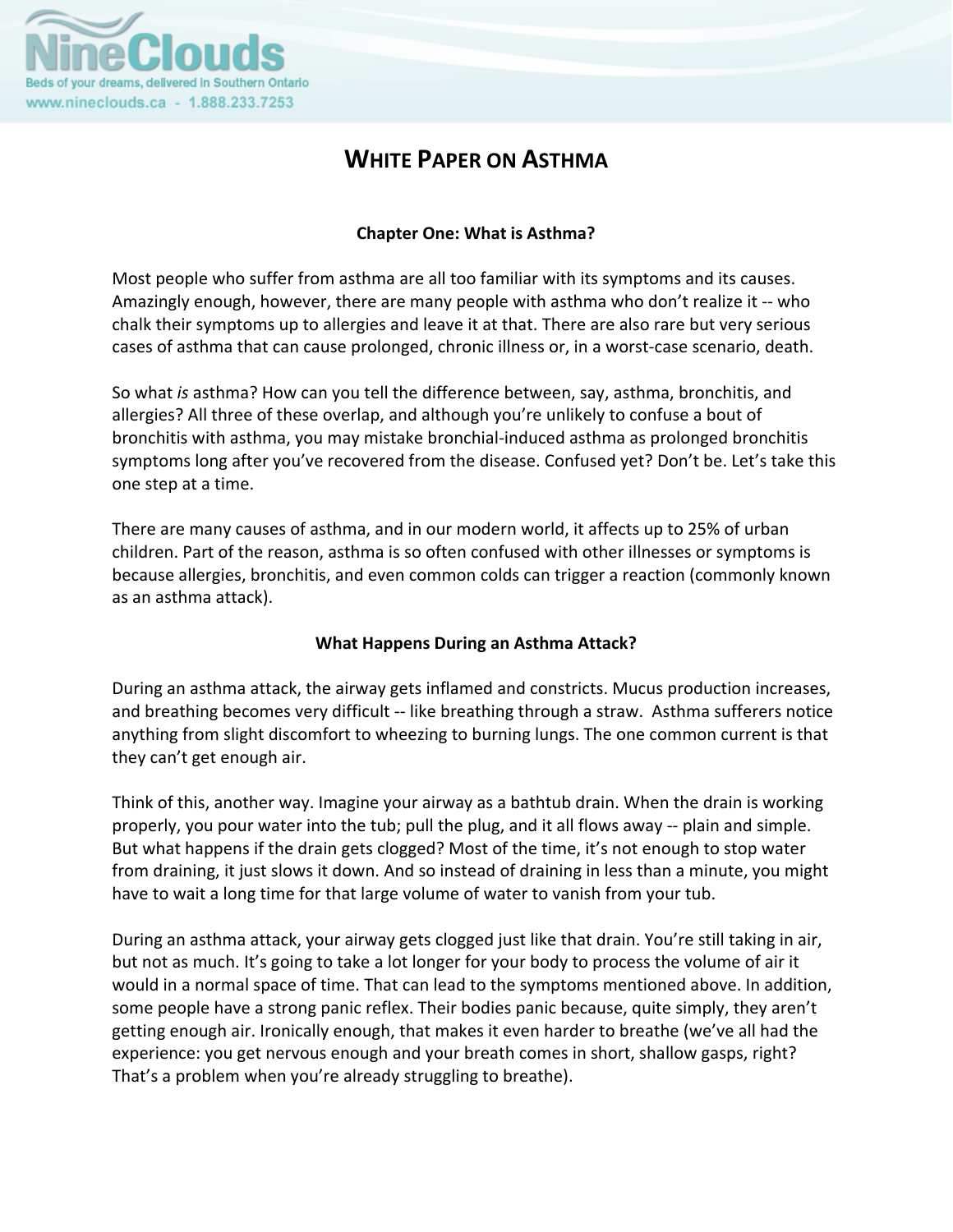

## **What Asthma Looks Like**

One of the main things that sets asthma apart from colds, allergies, and other respiratory infections is that it's *chronic:* that is, it doesn't go away. Of course, some people have recurring seasonal allergies without having asthma, and some people have asthma primarily triggered by seasonal allergies. An important distinction, though, is that seasonal allergies tend to have good days and bad. Asthma tends to react strongly to the same stimulus every time.

Some people have constant struggles with asthma. These people have trouble breathing when they exert themselves physically. They're the ones who need to carry inhalers at all times. They usually aren't sure what triggers their asthma, and asthma attacks are a constant, unpleasant part of their day.

Others live completely normally in between periodic bouts of asthma. In other words, what asthma looks like varies from person to person, from case to case. As you can see, it's very difficult to pigeonhole a definition of asthma. There's no fine, dividing line that says, "this is asthma" and "this is allergies." The bottom line tends to be that if it gets severe enough that normal measures don't help, you're looking at asthma -- and this is a distinction only individual patients together with their doctors can make.

# **Chapter Two: What Causes Asthma?**

There are many answers to this question. Unfortunately, asthma is a highly individual illness. What triggers an asthma attack in Patient A might have no affect whatsoever on Patient B, even though Patient B's asthma is more severe than Patient A's. If this sounds confusing, it's because it is! Doctors still aren't 100% clear on what causes asthma. They do, however, have some ideas, and there are definite patterns in terms of *triggers* ‐‐ i.e., what sets asthma off.

#### **Theories about Asthma**

As with any unsolved scientific problem, doctors are struggling to uncover why some people become asthmatic and others don't, even when exposed to the same conditions. They have found that:

- asthma tends to be genetic. Some people have a strong genetic disposition towards asthma while others come from a background of strong lungs.
- there are definite environmental factors that influence the onset of asthma, but researchers aren't confident explaining what they are. That's because not everyone exposed to a certain environment gets asthma. Some environments, though, seem much more likely to produce asthmatics than others.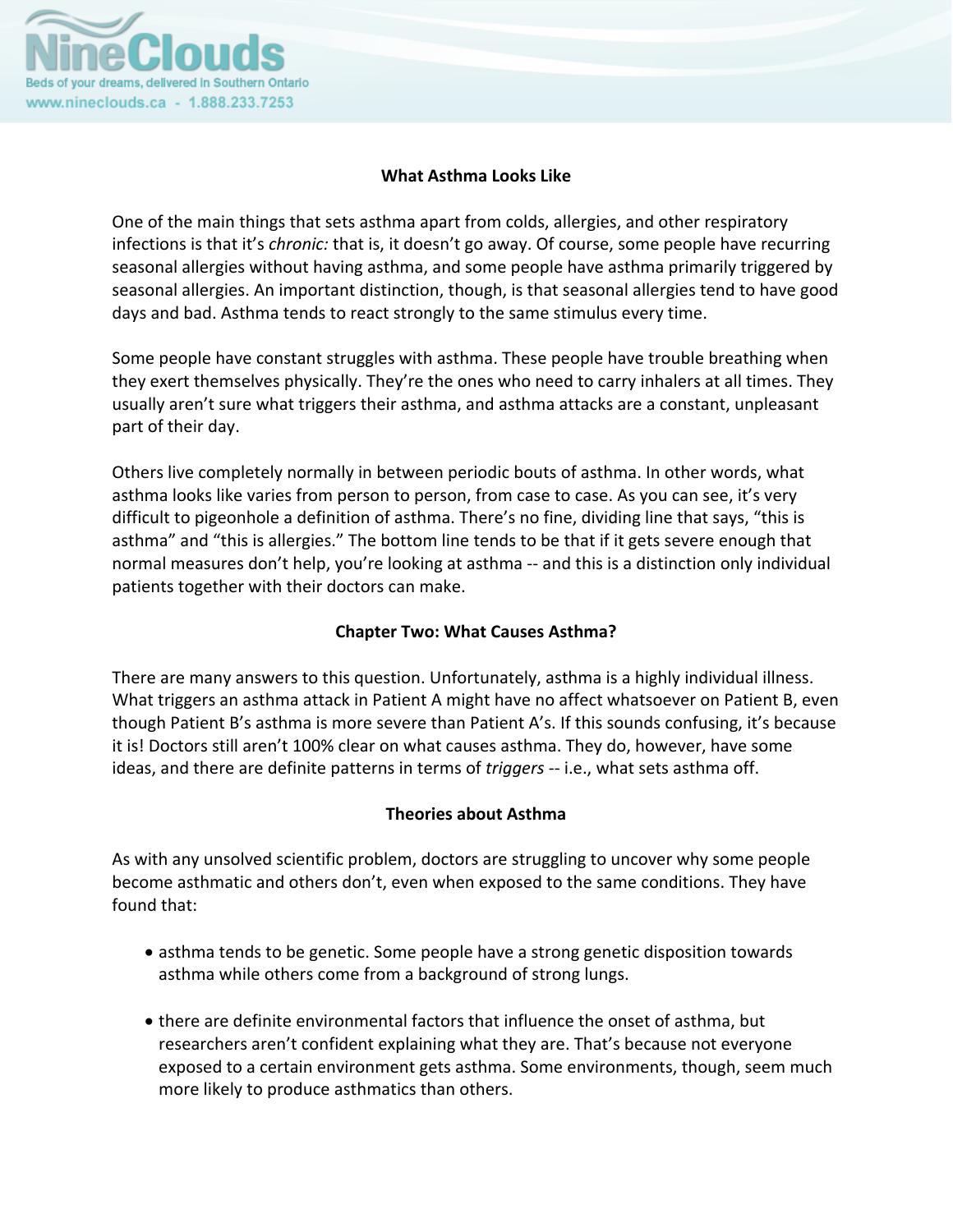

• because an inflamed airway is basically your immune system gone a little overboard, people who are prone to asthma also seem prone to respiratory infections like bronchitis and pneumonia. After suffering one of these illnesses, some people have recurring asthmatic episodes even though they were perfectly healthy before.

#### **Environmental Factors**

Many doctors believe that environmental factors are the primary causes of asthma. Some of these include:

#### **Poor Air Quality**

People, especially children, who live in urban areas where they are exposed to pollution and smog are far more likely to develop asthma than those who live in rural areas. Air pollution, especially high ozone levels, seems to be prime contributors to asthma.

#### **Cigarette Smoke**

This one is, unfortunately, not just for smokers. True, smokers are more likely to develop asthma than nonsmokers, which makes sense if you think about what tobacco does to your lungs. Unfortunately, though, people ‐‐ especially children ‐‐ who live with smokers are even *more* likely to develop asthma. And infants born to smoking mothers (i.e., mothers who smoke during pregnancy) almost inevitably have some sort of respiratory damage, the least of which is asthma.

#### **Allergens**

When you have an allergic reaction, your body is basically doing the right thing at the wrong time. You've probably noticed how similar allergy symptoms are to cold symptoms. Maybe sometimes, you can't even tell the difference. There's a reason for that.

When you get a cold or flu, your body activates your immune system. It:

- detects the malignant bacteria or virus
- increases mucus production to protect your respiratory system
- may increase your body temperature in an effort to kill off the germs
- may make you sneeze or cough in an effort to get rid of the foreign invaders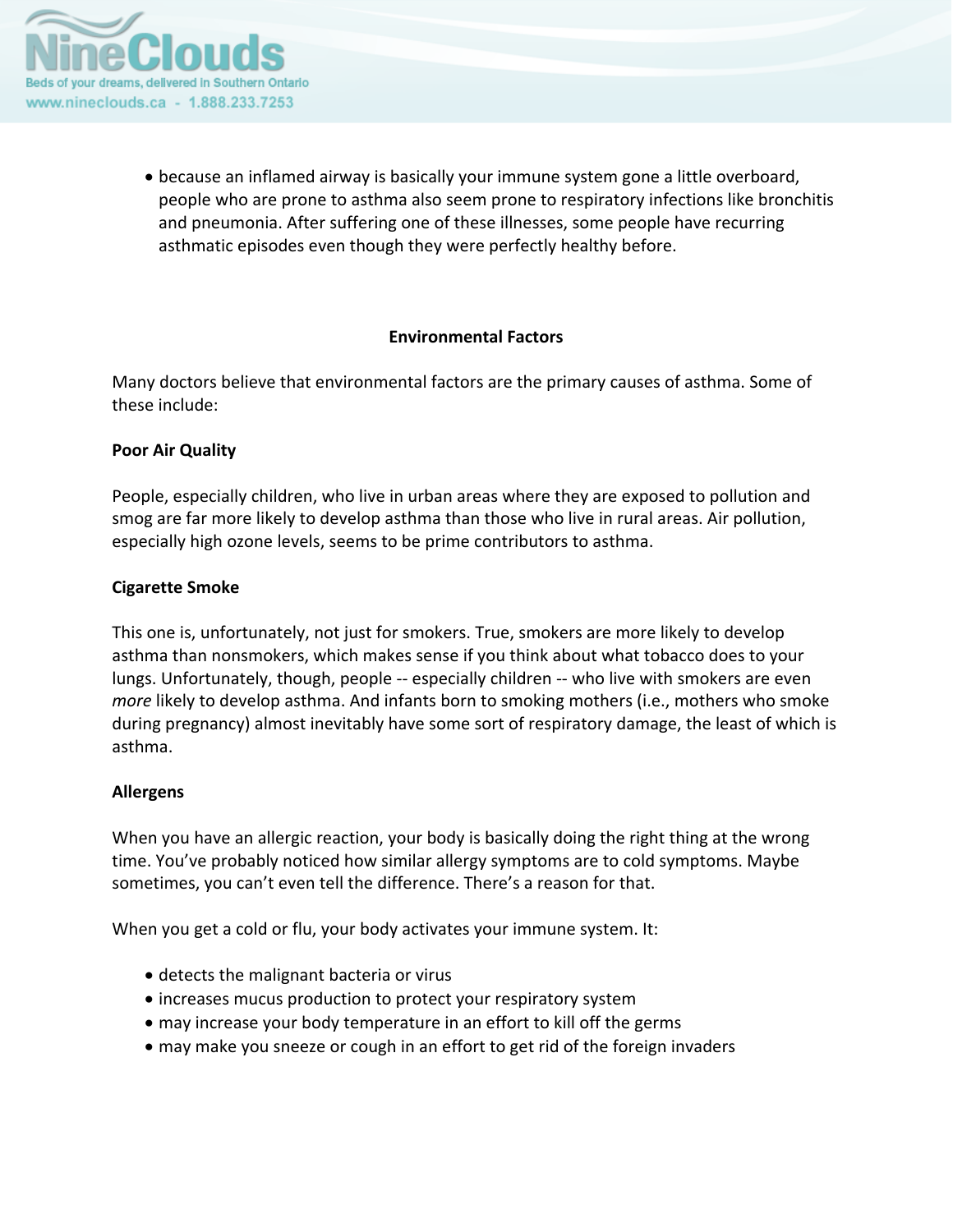

When you have an allergic reaction, your body is doing the exact same thing. The allergen -- the thing you're allergic to ‐‐ enters your body and your body, for whatever reason, interprets it as a malignant bacteria or virus. It immediately sends your immune system a message to start working and kill off those nasty germs ‐‐ even though none exist.

Because a key aspect of the immune response is increasing mucus production, coughing, and wheezing -- also symptoms of asthma -- serious allergic reactions can lead to asthma in some individuals.

## **Things You'd Never Expect**

So far, we're pretty old hat: most people realize that pollution, allergies, and infections contribute to asthma. But did you know that many researchers now believe that medical advances do the same thing? Some of these include:

#### **Antibiotics**

People, who take a lot of antibiotics, especially at a young age, show an increased risk of asthma. Scientists theorize this is because the antibiotics change the nature of your immune system.

#### **Birth**

Were you born by a Caesarian section? You're 20% more likely to get asthma than if you'd been born through a vaginal birth. As with antibiotics, scientists believe this has something to do with the way your bacteria, and subsequently your immune system, changes when you're exposed to the outside world before you're body would choose naturally.

#### **Stress**

There are two types of stress that can increase your risk of asthma. If a mother experiences strong bouts of emotional stress during pregnancy, this seems to increase her child's risk of asthma. But stress in children and adults themselves can also lead to asthma. Symptoms of panic attacks include shortness of breath, wheezing, coughing, and chest pain ‐‐ all symptoms associated with asthma. In other words, high stress levels can give you an illness!

But let's face it: if you suffer from asthma, it doesn't matter that much where it came from. What matters is what triggers it and how you can handle your reaction. So let's talk about it.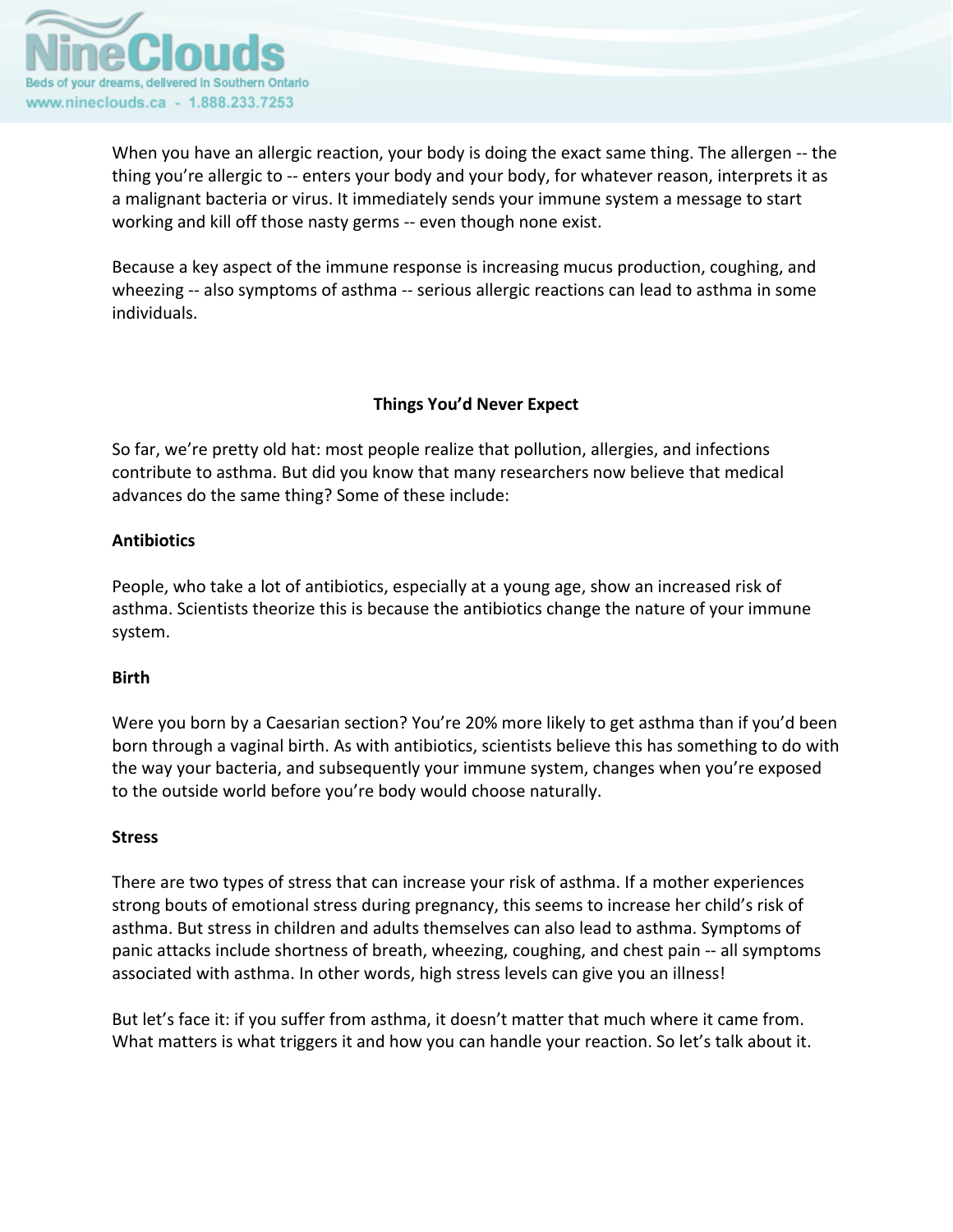

## **Chapter Three: What Triggers Asthma**

There are as many asthma triggers as there are asthmatics, but we can make a few generalizations. For example, almost everyone who experiences asthma has some form of seasonal allergy. Figuring out what causes your asthma attacks can help you take steps to prevent them!

In order to do that, you're going to have to keep track of your asthma. Notice if it seems worse at certain times of the day, week, month, or year. If you only seem to have asthma in the spring, you're probably dealing with a seasonal allergen trigger. If you wake up every morning feeling wheezy and asthmatic, on the other hand, you might want to consider a hypoallergenic mattress cover. Regardless, understanding your asthma is the first step to treating it.

## **Common Asthma Triggers**

#### **1. Dust**

Dust. It's everywhere, even in the most meticulously maintained home or office. And unfortunately, it's one of the most common asthmatic triggers. Remember, you're breathing this stuff in. It can clog your airway all by itself, or your immune system might interpret it as a foreign agent. Either way, it spells trouble.

#### **2. Chemical Fumes and Odors**

If you work in an environment where you're regularly exposed to chemical fumes and odors ‐‐ including tobacco smoke ‐‐ you might notice your asthma getting worse. This operates on the same principle as the dust: your body (correctly, in this case) interprets the chemical fume as harmful and shoots into overdrive, resulting in an asthma attack.

#### **3. Pollution**

Like chemical fumes and odors, pollutants can trigger asthma in many people. If you live in a large urban area, air pollution may be contributing to your attacks.

#### **4. Weather Changes**

Weather changes often release pollen and other allergens into the air. Many people find their allergies most active when seasons change or storms are coming.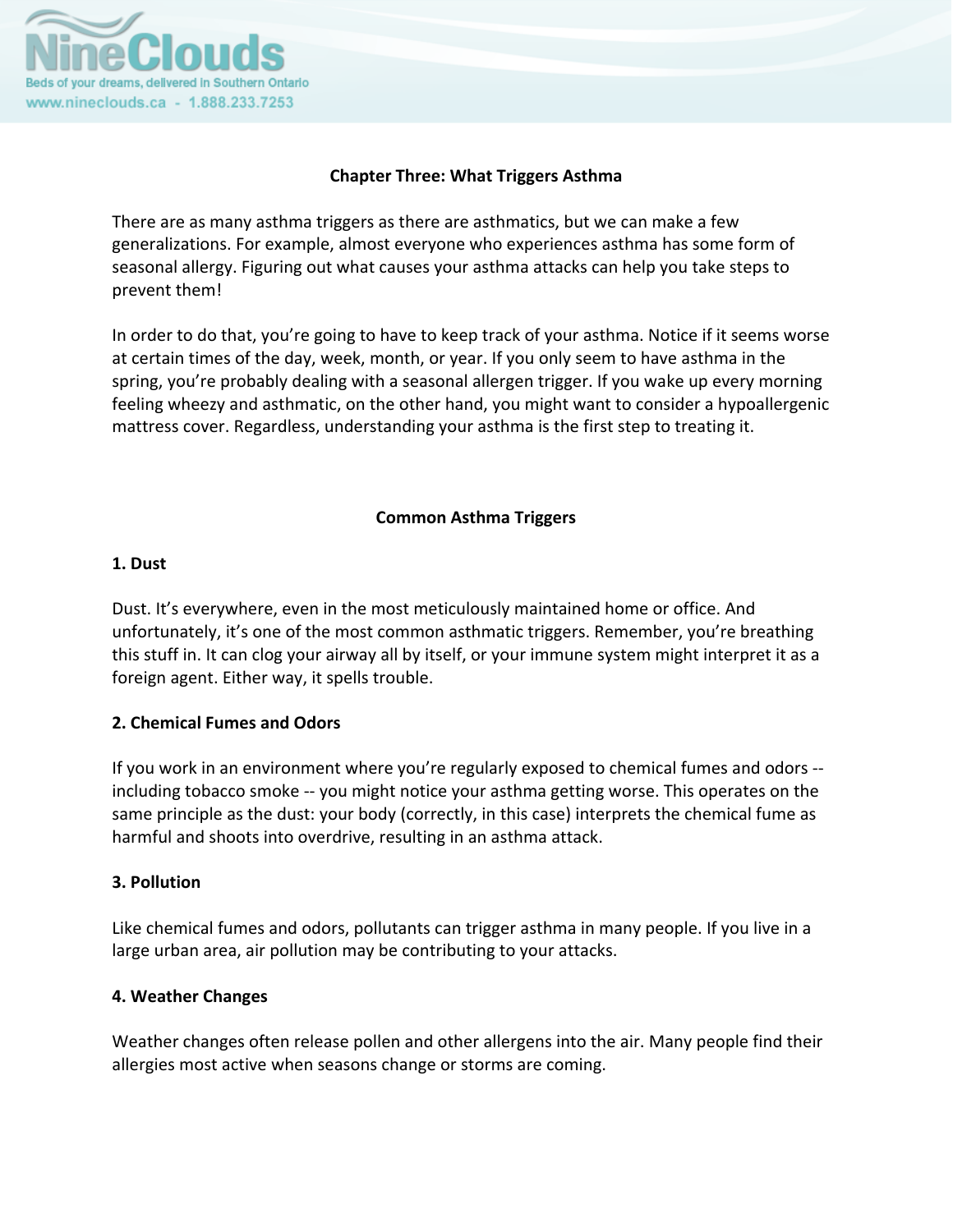

## **5. Seasonal Allergies**

Seasonal allergies are difficult because you can hardly eliminate pollen, trees, and grass from your immediate environment. They often require creativity and/or medication to control.

#### **6. Indoor allergies**

Although indoor allergies might seem more troublesome than outdoor since they're in your actual house, it's actually a lot easier to control them than it is to control seasonal allergies. We could be talking about pets, dust mites, mildew, mold, or any number of things lurking in places you'd never suspect: under the couch, on top of light fixtures, or even in your mattress.

Obviously, you can't eliminate all of these triggers. However, it's worth your while to figure out what triggers your asthma and take any reasonable steps to eliminate the source. For example, if your beloved pet dog gives you frequent bouts of wheezing, at least try to keep him out of your bedroom. If your mattress seems to be the problem, consider having it cleaned. Only you can control your immediate environment.

# **Chapter Four: Medicine and Doctors**

Thousands of people rely on medication to control their asthma. There are three different types of asthma medication:

- 1. Long Term
- 2. Quick Relief
- 3. Allergy Symptoms

#### **Long Term**

People who suffer extreme bouts of asthma that seriously affects their ability to function usually take a daily medication to control the illness. These can be inhaled or oral, and are often a form of steroid combined with an anti‐inflammatory.

**Inhaled Corticosteroids:** Some people hear the term "steroids" and immediately panic. Don't worry: you're thinking of anabolic steroids, which are often abused by athletes. Corticosteroids are extremely useful in fighting asthma. Because you inhale them directly into your airway, they are quickly effective and don't involve many side effects. Many people consider inhaled corticosteroids the most effective way of combating asthma.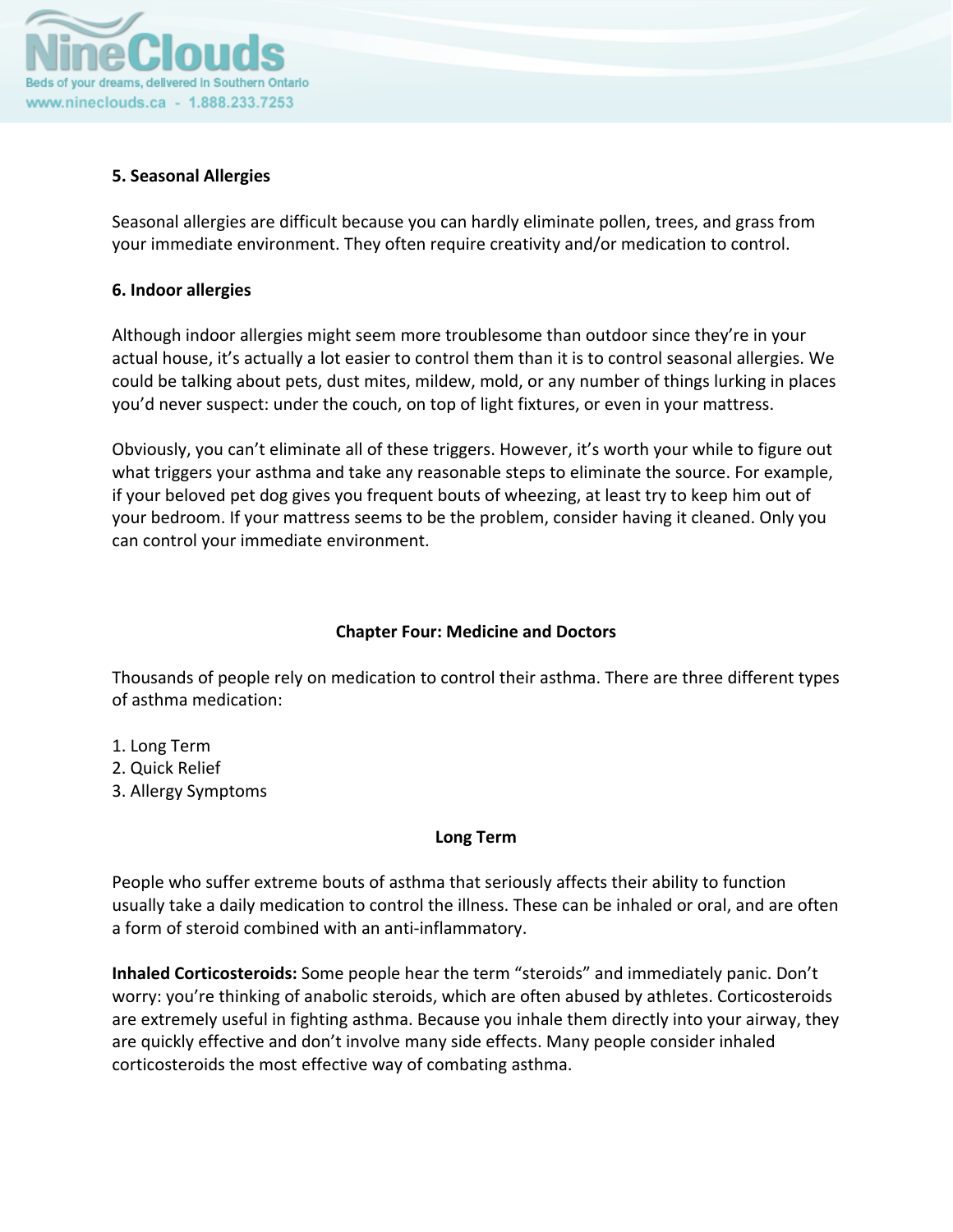

The one caveat involves children: any type of steroid has the potential to stunt growth. If your child is on a corticosteroid, regularly monitor their growth and development.

**Long Acting Beta 2 Agonists:** These medications are sometimes prescribed in conjunction with inhaled corticosteroids -- never on their own. They are specifically designed to prevent nighttime symptoms by opening your airways.

Be very careful with these medications, as the FDA has issued a warning that they can actually increase the severity of asthma attacks. This doesn't necessarily mean they're worthless: many antidepressants actually increase the risk of depression in some people. It does mean, though, that if you're on one of these medications and experience an asthma attack, you should quickly contact your doctor.

**Leukotriene Modifiers:** These are sometimes prescribed in addition to corticosteroids. They are only prescribed on their own for people with mild asthma who want to dodge steroids.

**Cromolyn and Nedocromil:** These are similar to leukotriene modifiers: you use them to prevent mild asthma attacks. Sometimes they can also help people who find exercise triggers their asthma.

**Theophylline:** This is an oral pill that can help control asthma, especially nighttime bouts. However, it comes with a long list of side effects, so it's not right for everyone.

# **Quick Relief Medication**

Quick relief medications are to be taken when you sense the beginnings of an asthma attack. You can also obtain devices (peak flow meters) that warn you when an asthma attack is in the making. Most people, though, become very familiar with their own warning signs.

**Short Acting Beta 2 Antagonists:** Remember long acting beta 2s? These aren't at all the same. Long actors are to prevent the onset of asthma symptoms; short actors immediately relieve them, but don't stop them from coming back.

**Ipratropium (atrovent):** This is another quick acting symptom‐reliever.

**Oral and intravenous coritcosteroids:** These are not the same as long‐term corticosteroids and come with a long list of side effects. Make sure you fully understand them before you take them. Your doctor should provide you with details and help you decide what's right for you.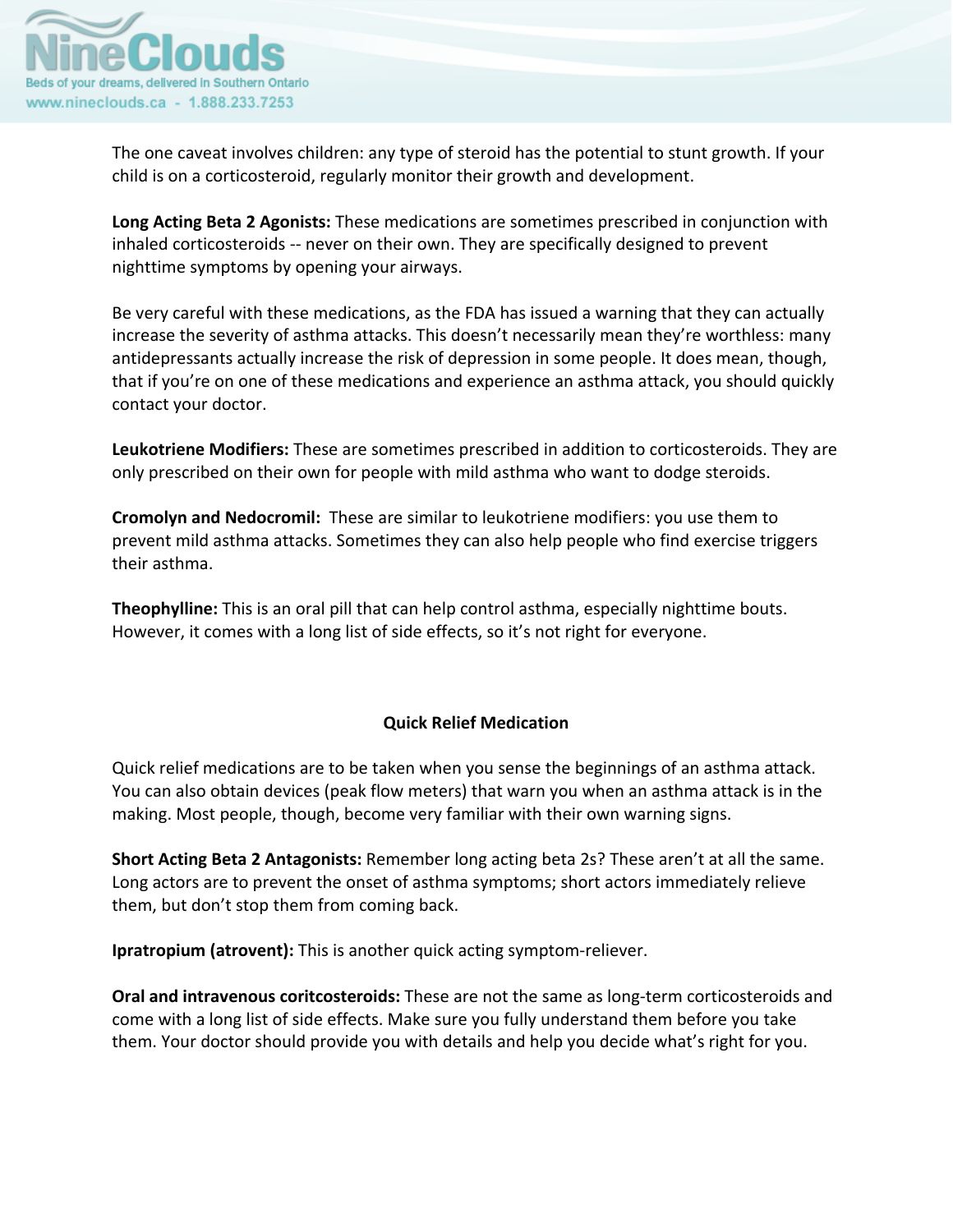

# **Allergy Relief**

**Antihistamines:** If your allergies are relatively mild, over the counter antihistamines may relieve your symptoms.

**Immunotherapy:** In other words, allergy shots. The idea is to gradually desensitize you to the allergen through a series of injections, each containing a higher dose of the allergen. This is a good option for people with extremely severe allergies or those who can't avoid the allergen (like that pet you won't get rid of...).

**Anti‐anti‐bodies:** These injections prevent your body from releasing the antibodies in response to the allergen. They are usually used as a last resort because they carry the risk of extremely serious side effects, and you should explore all other options first.

Although medications are necessary to control many people's asthma, there are a lot of asthma sufferers who don't relish the idea of being on corticosteroids for the rest of their lives. Fortunately, there *are* other options for asthma relief, including homeopathic remedies and ways to minimize your contact with allergens. We'll explore some of these in the next chapter.

# **Chapter 5: Homeopathic Remedies**

These days, many people have returned to more natural remedies: herbs, diet changes, etc. There are certain homeopathic remedies that seem to assist people. These remedies don't work for everyone, and if you suffer from severe asthma, they probably won't be able to take the place of medication. However, they may prevent frequent attacks, limit their severity, or improve your quality of daily life.

**1. Honey**: Some people find that the combination of honey and oxygen has a relaxing affect on the airway, causing it to open. This is a quick relief medication, not a long term or allergy controlling solution. Proponents recommend placing an open jar of honey under your nose when you begin to sense an asthma attack coming on. If you have an inhaler, though, you should probably keep it nearby ‐‐ just in case the honey doesn't work.

**2. Figs:** Figs seem to absorb mucus and phlegm, which can relieve some of an asthma sufferer's symptoms.

**3. Lemons:** Like figs, lemons have a high acidic content that seems to reduce phlegm and inflammation. Your best bet? LEMONADE! Make it with real lemons and small amounts of sugar, and even if it doesn't make your asthma better, it'll taste good!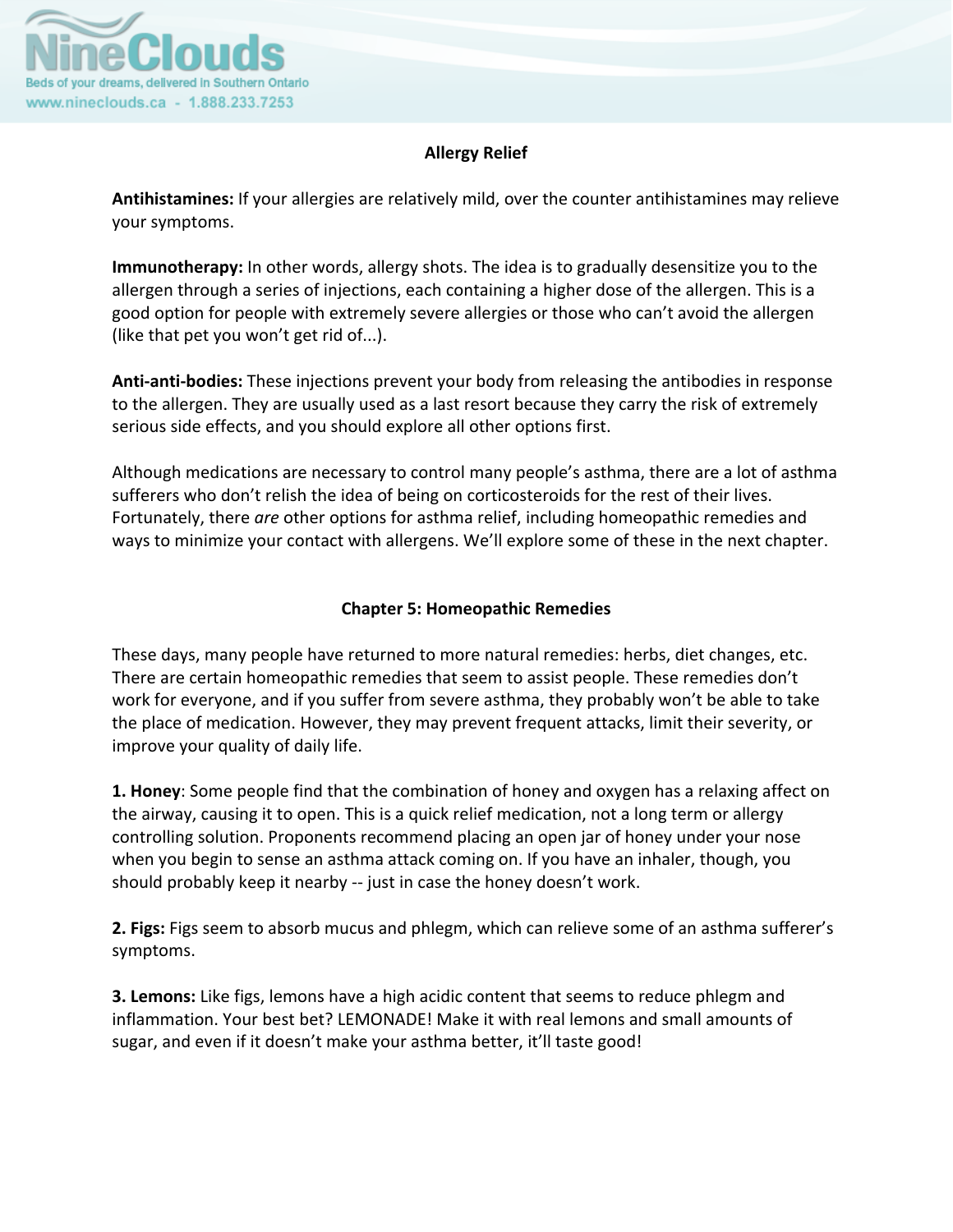

**4. Bitter Gourd Root:** This is a natural remedy you can get in health food stores and homeopathic locations (chiropractors often carry natural remedies). It has proven very effective in treating asthma.

**5. Arsenicum:** Don't worry; it's not arsenic. This is another natural remedy that has proven effective in people whose asthma seems to worsen around early afternoon and again just after midnight.

**6. Blatta Orientalis:** This is a natural quick relief medication. You take it at the first symptoms, but it does require follow-up and other treatments in between attacks.

**7. Kali Carbonicum:** If your asthma seems to get worse when exposed to dust, you might find this natural remedy helpful.

## **Chapter Six: Prevention**

All of these treatments, though, are nothing compared to controlling your own asthma through *prevention*. There are many ways to prevent asthma attacks and maintain your own health. It's impossible to engage in all of them, so your best bet is to figure out what triggers your asthma, then pick a few small lifestyle changes you can make to reduce your attacks.

#### **Self‐Awareness**

One of the most important aspects of prevention is becoming familiar with your asthma. Definitely involve your doctor, who can help you figure out what changes might make your life easier. You should also:

- **Keep an asthma journal**. Track your attacks, when they happen, and what seemed to trigger them. Keep track of times you feel wheezy or short of breath too, not just actual attacks.
- **Develop an action plan.** You need to know what you're going to do if you wind up having an asthma attack. Do you have an inhaler? Where is it? Are you going to get caught without it? It's important that you and those close to you understand how to handle your asthma.
- **Act fast.** When you begin to notice symptoms coming on, do not under any circumstances try to ignore them. Take steps to stop the attack before it happens. If you think you can get it under control by moving aside and calming yourself down, do that, but be ready to go for your medication or whatever else you need to stop the attack.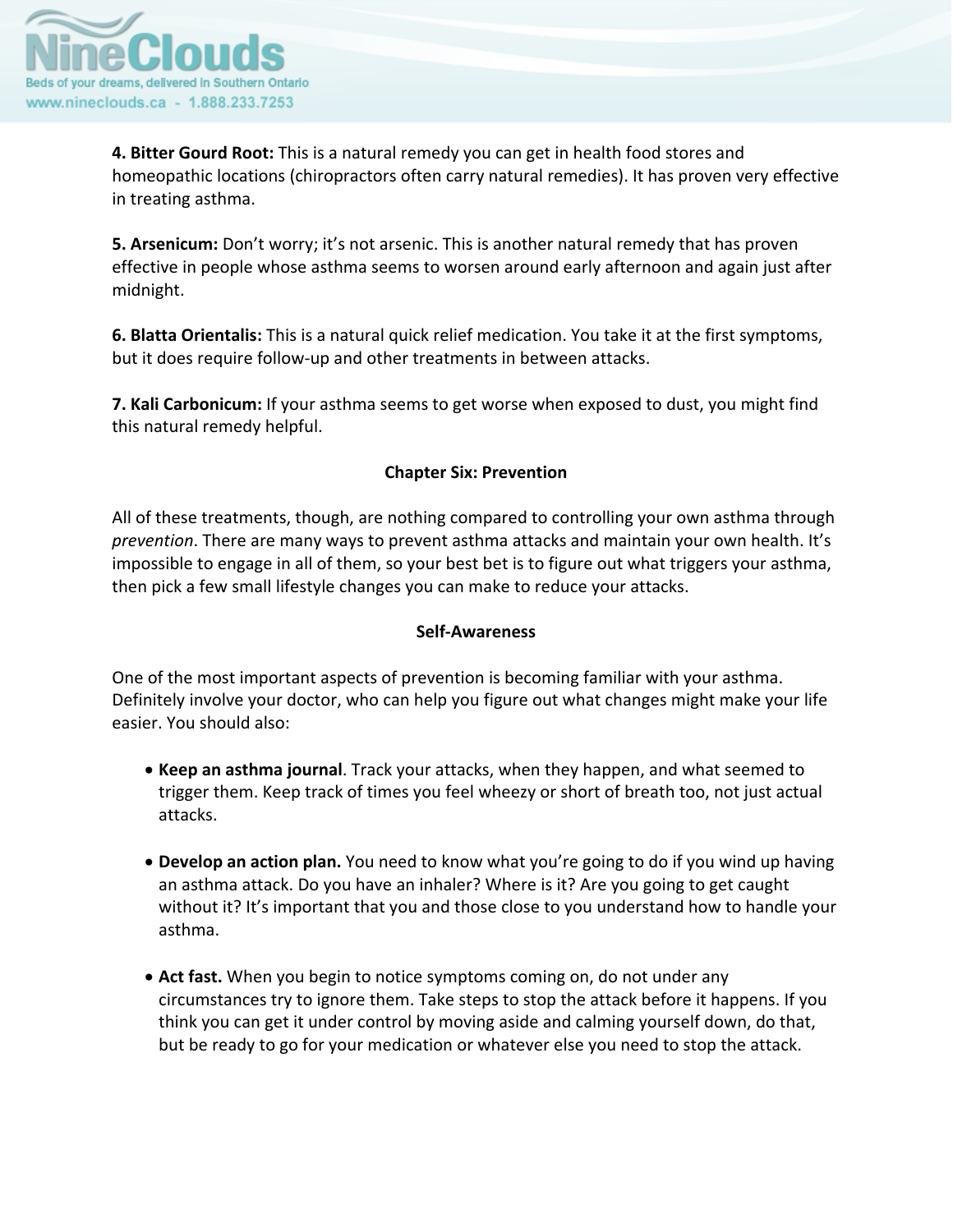

#### **Diet**

Whether you have asthma or not, a diet that's high in fat and leads to obesity is going to result in shortness of breath and difficulty with physical exertion. If you have asthma, so much the worse. It's extremely important that you take care of yourself -- eat properly, get plenty of sleep, and try to avoid excessive stress.

Some people also advocate a lactose‐free diet for asthma sufferers. No one has proven the link between dairy products and asthma, but many people, including doctors, have found that eliminating dairy from your diet can make a serious difference as to your asthma. These days there are many rice and soy alternatives to milk (and they taste good, so don't judge before you try!) so it might be worth giving the lactose‐free diet a try.

# **Eliminate Allergens**

Eliminating allergens could be a book on its own. There are so many different allergies out there that it's impossible to make a generalization about how to eliminate them. We can, however, make recommendations about some of the more common allergies.

#### **1. Season allergies**

If you're allergic to pollen or, as some people would say, the spring, you can take steps to control that. Try not to go outside on windy days. Keep your windows closed whenever possible. Get someone else to take care of yard work, especially mowing the lawn. And if you know you're going to be outdoors, take an antihistamine ahead of time.

#### **2. Pets**

The experts would say, get rid of the allergy-inducing animal, but some people are foolish about their pets. If you must keep Fido, at least bar him from your bedroom. You might also look into a HEPA filter, which can very effectively filter pet hair out of the air.

Many people find allergenic mattress covers very effective as well. If your pet isn't allowed in your bedroom, you put a HEPA filter in there, and you invest in a good mattress cover specifically designed for asthmatics and allergy sufferers, you'll probably find you can keep your pet after all. You might also look into rubs or shampoos and foods that are designed to reduce the amount of allergens your pet produces.